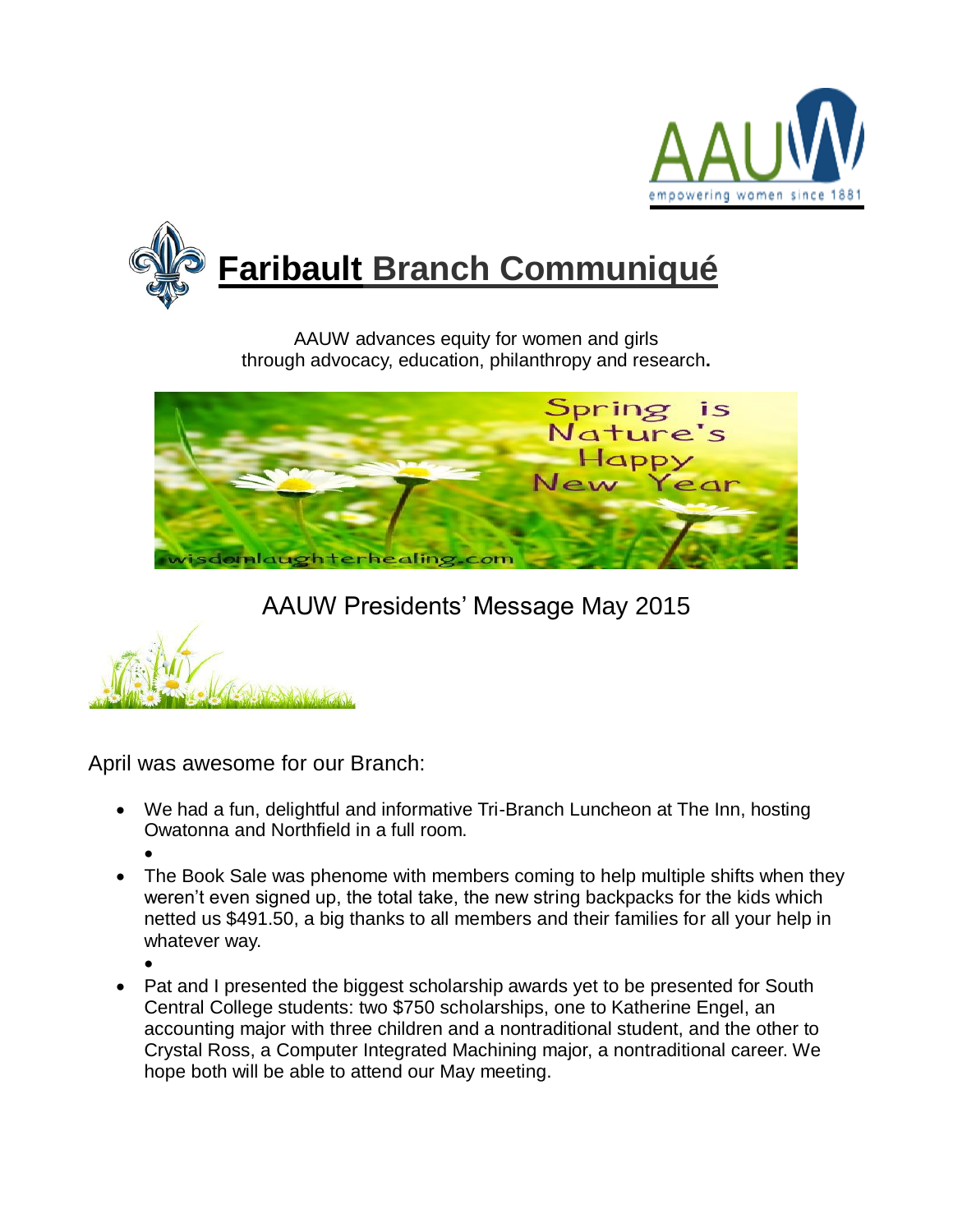

(L to R) Pat Fuchs, Katherine Engel, Crystal Ross and Karen Rasmussen

- We attended the presentation in Rochester of Sex Trafficking in the area (I will never look at young girls in a restaurant, at a truck stop or the Mall of America the same).  $\bullet$
- The State Convention in Duluth was attended by 8 members and we not only had fun, but it was informative. Our Branch walked away with the most awards of any Branch and one in the delegation was surprised to find out she was the Named Honoree!
- $\bullet$ Other notes:
- Thanks to Gloria Olson for her suggestion to rename the Faribault Airport to honor Liz Strohfus (Betty Wall) and her efforts through the City Administrator, Airport Board, City Council, FAA, Senator Amy Klobuchar's Office as well as other groups in Faribault.
- $\bullet$
- We have received over ten applications for our two \$1500 local scholarships to be awarded this spring for the fall semester. We have set Tuesday, May 17 at 3:30 for the selection committee to review the applications at SCC.
- $\bullet$
- At this time, the following have volunteered to serve as our slate of officers: Cyndy Harrison as Co-President with Pat Fuchs Colleen Rolling as Co-Vice President of Programs with Mary Lillquist Karen Rasmussen as Co-Vice President of Membership with Kathy Larson Pat Rice as Vice President of AAUW Funds Pauline Schreiber as Vice President of Public Policy Rene` Perrance as Vice President of Diversity Ruth Hildebrandt will be in her 2nd year of her 2-year term as Secretary Julie Olson has offered to continue as Treasurer Nominations can be made from the floor provided written consent has been obtained from the nominee. The election of officers will be at our May 23rd meeting.
- Malala Yousafzai, youngest recipient of the Nobel Peace Prize and author of our March Book Club selection, will be at the Target Center on July 26 at 7:30 pm. I was wondering if some of our membership would be interested in attending. The ticket price may be high for some, but Malala nearly paid the ultimate price because of her desire want to hear her as much as I do. *Ticket prices: \$33.00 - \$153.00*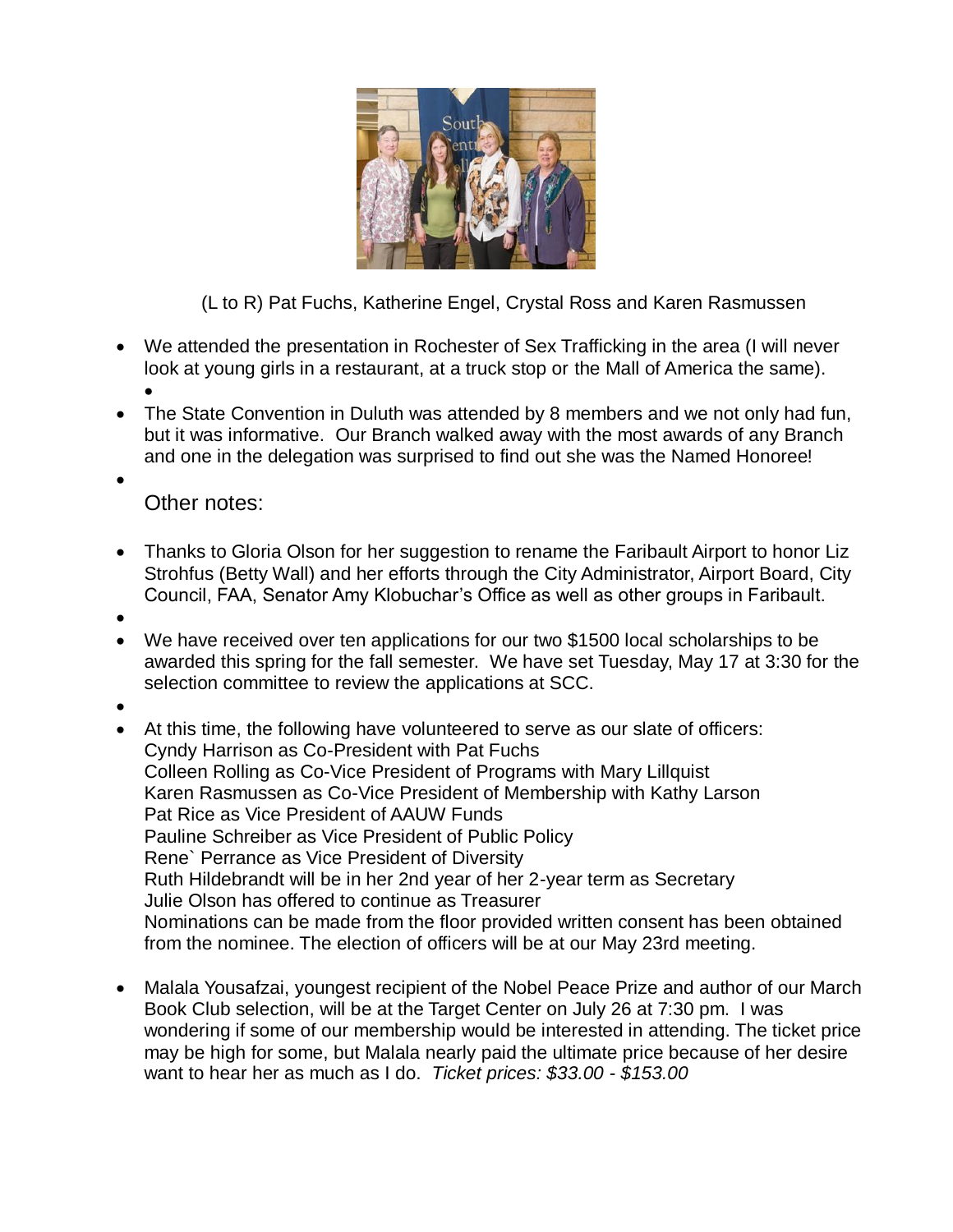• Karen Winslow, one of our newer members, has offered her family room for a movie night/matinee. It can hold 8-10. We would like to get an indication of people that would be interested. We've discussed seeing *Extremely Close and Incredibly Loud* in Sept. near the 15th anniversary of the 9/11 date, TBD. We'll have a sign-up sheet at the May picnic, not a commitment, but to find out the level of interest.

Thanks for the opportunity to serve as your Co-Presidents!

Karen Rasmussen with Pat Fuchs \* \* \* \* \* \* \* \* \* \*

## **Program**



## **Spring Picnic**

Come and celebrate another successful year of Faribault AAUW at the annual spring picnic. It will be at 6 p.m. Monday, May 23 at Diane Hagen's, 735 Ravine St. Co-program vice presidents Pauline Schreiber and Mary Lillquist will assist Diane in hosting the event.

Members are asked to bring a dish to share. Wine and other beverage will be provided as well as paper plates and silverware.

Pauline Schreiber and Mary Lillquist Program Co-chairs \* \* \* \* \* \* \* \* \* \*



The idea to rename the Faribault Airport in honor of Liz Strofus (aka Betty Wall) was enthusiastically received by those in attendance at the last branch meeting. A committee was formed to proceed with this project on behalf of our branch. Members are Gloria O, Pat R, Betty H, Kathy L and Cyndy H.

So far, Pat and/or Gloria have either talked with or met with Public Works Director Travis Block (whose dep't over sees the airport), City Administrator Brian Anderson, and former mayor Chuck Ackman, who was at the Senior Center a couple of weeks ago as part of Amy Klobuchar's staff. Pat spoke with other community supporters at the recent Business Expo and is keeping Liz's family informed. The project was informally presented and well received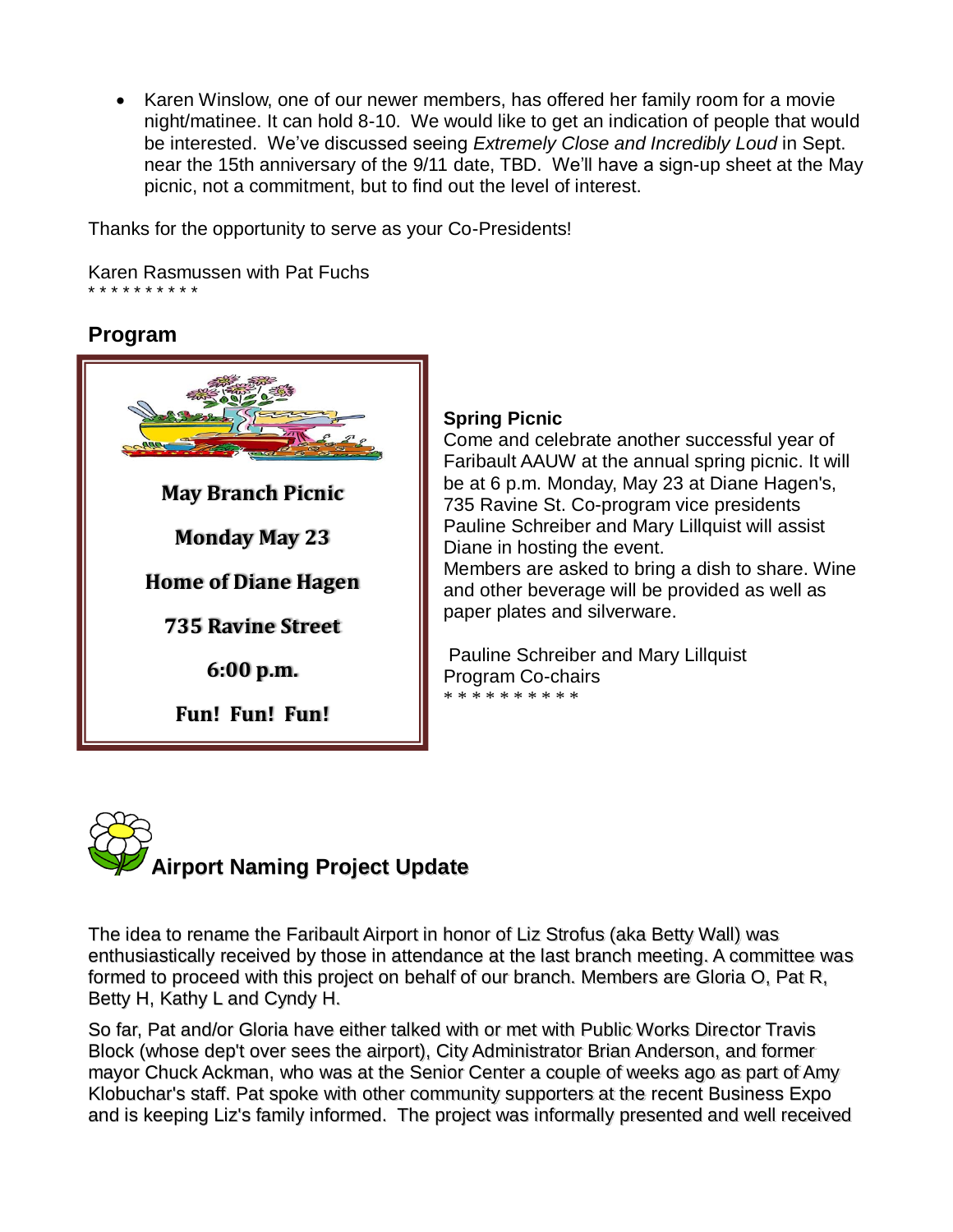at an Airport Board meeting last week.

We now know the exact procedure that needs to be followed (we'll be presenting a resolution to the Airport Board at their next meeting on May 18). Final step will be approval by the FAA.

After that, we will want to have some kind of celebration or ceremony when new signage is installed at the airport. All members of the committee are coming up with great ideas on what this might include, who to invite, etc. - etc. We welcome input from everyone and encourage you to spread the word, as well.

We can't imagine that there is anyone in the community who won't think this is a great idea!

We'll keep you posted  $\sim$  you keep your fingers crossed  $\sim$  and share any thoughts you have with any of us!

\* \* \* \* \* \* \* \* \*



As of April 30, here are the cash balances: Checking \$129.60 and Savings \$10,975.16. Wow! These remarkable numbers are, of course, because of our successful book sale. This year we grossed \$5,288.40 and (so far) netted about \$4,630. I think I have most of the bills in and I am estimating a couple of them. Last year we grossed \$5,411 and netted \$4,646. These numbers represent so much hard work, dedication, and a determination to carry out the goals of AAUW. Great, great work, ladies!!

From the \$10,975 we will be paying \$4,500 in promised scholarships and \$1,000 in convention expenses, plus a few other costs, but we will be ending the year very much in the black, it appears. I will not be at the May party (sob!), but I want to remind you to bring your checkbooks for dues for next year. Here's to the lucky five winners of free national dues!

\*All membership dues for 2016-7 are due no later than *July 31*. It will save a lot of phone calls if you could pay at the May meeting.

Julie Olson, Treasurer \* \* \* \* \* \* \* \* \* \*



GREAT MEMBERSHIP NEWS!:

\* At the A.A.U.W. State Convention in Duluth our Faribault Branch was presented with: Three Membership Awards for achieving our goal of 10 plus 3 new members in 2015-16!!!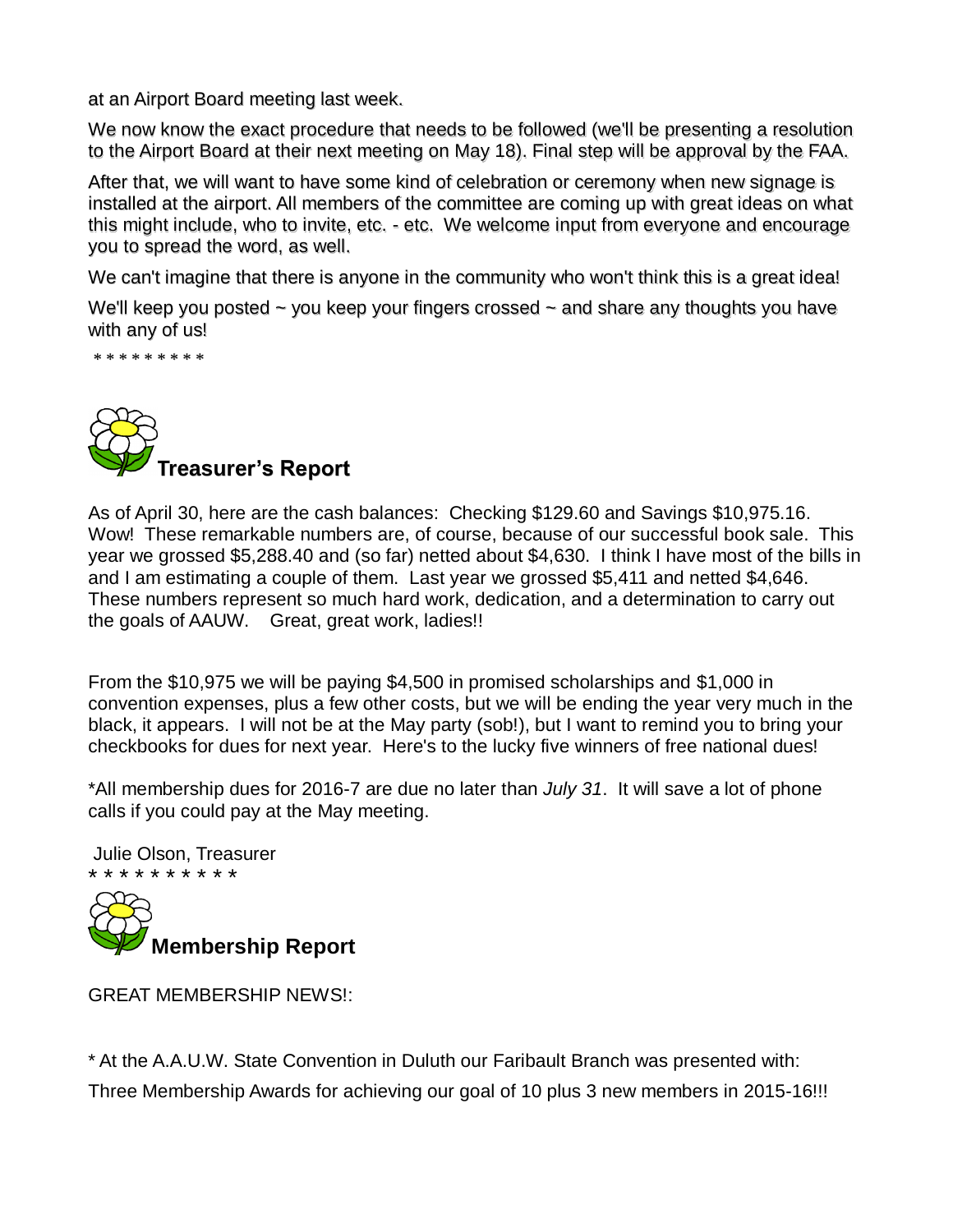\*Now five free national AAUW dues for 2016-17 (worth\$49.00) will be drawn from our 2015-16 memberships! If you can't be at our picnic meeting May 23, pay Julie Olson the \$68.00 total dues before May 23rd. to be eligible for the drawing.

\* Hurrah! The three new Honorary Life Members will be announced on May 23. They have been active A.A.U.W members for 50 years!! We're PROUD of your Service Ladies!!

\*Thanks to all for participating in our new Cameo Project this year. It has encouraged more camaraderie in our branch.

\* Our Faribault Branch also gives a BIG THANKS to Karen Kittlesen for her wonderful years of service as co-membership vice president!! Dedicated members, like Karen, value the mission of A.A.U.W. advancing equity for women and girls.

\* We welcome Karen Rasmussen as the new co-membership vice president for 2016-17! Thanks for volunteering!!

\*Remember to plan to pay your 2016-17 membership dues at the May 23-Picnic.

\$68.00 = Regular Membership \$43.50 = NEW MEMBER (or returned member gone for  $2yrs.$  or more)  $$19.00 =$  Life Member

\* Your gift for 2016 - 17 dues will be a CAMEO BOOKLET. We plan to add to it through the years!!

\* For more membership information call:

Karen Kittlesen (334-4900) or Kathy Larson (332-2525)

\* \* \* \* \* \* \* \* \* \*



**BOOK CLUB NEWS** 

Because April is Poetry Month, our book club has decided to devote April to poetry annually. Once again we had such fun sharing how poetry has been part of our lives.

*ODE TO THE AAUW BOOK CLUB*

*A group of gals from Faribault Formed a Book Club years ago. They love to dine,*